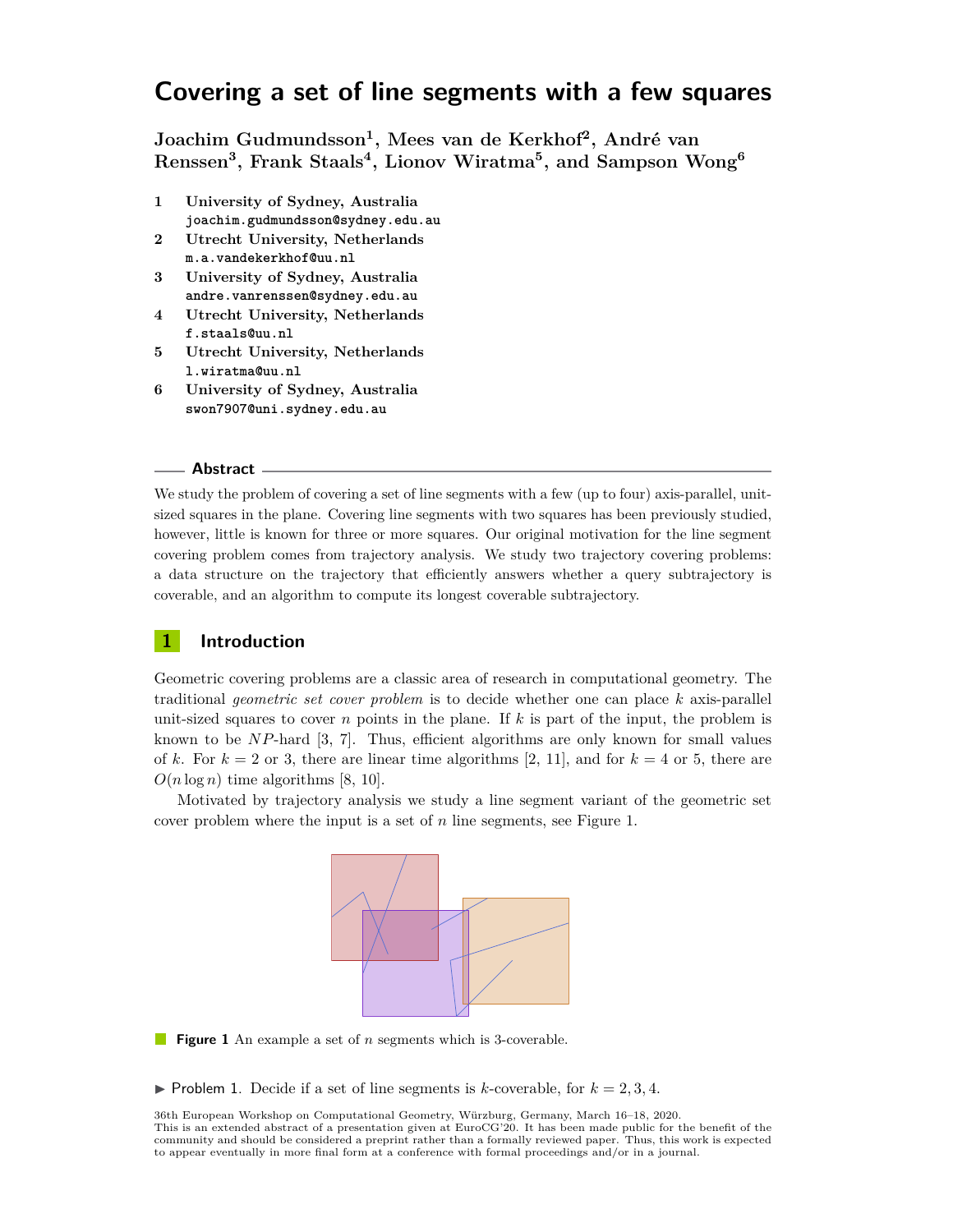#### **45:2 Covering a set of line segments with a few squares**

A key difference in the line segment variant is that each segment need not be covered by a single square, as long as the *k* squares together cover all *n* segments. Sadhu et al. [\[9\]](#page-7-6) recently provided a linear time algorithm for  $k = 2$ . Hoffman [\[6\]](#page-7-7) provides a linear time algorithm for  $k = 3$ , however the proof was not included in the extended abstract. We provide a proof for a  $k = 3$  algorithm and a new  $O(n \log n)$  time algorithm for  $k = 4$ .

Next, we study trajectory coverings, which was the original motivation for studying line segment coverings. A trajectory is a polygonal curve in the plane parametrised by time, and models the movement of an object through time and space. Trajectory analysis has been used to study data sets in animal ecology [\[1\]](#page-7-8), meteorology [\[12\]](#page-7-9) and sports analytics [\[4\]](#page-7-10). Our trajectory analysis task is to compute a small region where a moving object spends a large amount of time. Such a region is known as a *hotspot* and has applications in segmentation, clustering, or enriching trajectory data with locations of interest [\[5\]](#page-7-11).

If the hotspot is modelled by *k* unit-sized axis-parallel squares, then the subtrajectory that it covers is a *k*-coverable subtrajectory. Formally, a *subtrajectory* is the trajectory restricted to a contiguous time window. Note that the start and end points of the subtrajectory need not be vertices of the original trajectory, see Figure [2.](#page-1-0) The two problems we study are:

 $\triangleright$  Problem 2. Construct a data structure on a trajectory, so that given any query subtrajectory, it can efficiently answer whether the subtrajectory is *k*-coverable, for  $k = 2, 3$ .

<span id="page-1-0"></span> $\triangleright$  Problem 3. Given a trajectory, compute its longest *k*-coverable subtrajectory, for  $k = 2$ .



**Figure 2** A trajectory (thin) and its longest 2-coverable subtrajectory (thick).

<span id="page-1-1"></span>Previous work focuses on hotspots regions modelled by a single square [\[5\]](#page-7-11). To the best of our knowledge, this paper is the first to study *k*-coverable subtrajectories for  $k \geq 2$ . The results of this paper and their relevant sections are summarised in Table [1.](#page-1-1)

| $k=2$                                           | $k=3$                                               | $k=4$ |
|-------------------------------------------------|-----------------------------------------------------|-------|
|                                                 | Problem 1   Section 2.1   Section 2.2   Section 2.3 |       |
| Problem $2 \mid$ Section 3.1 $\mid$ Section 3.2 |                                                     |       |
| Problem 3   Section 4.1                         |                                                     |       |

**Table 1** The results of this paper and their relevant sections.

## **2 Problem 1: The Decision Problem**

## <span id="page-1-2"></span>**2.1 Is a set of segments 2-coverable?**

This section restates known results which are useful for the recursive step in Section [2.2](#page-2-0) and for the data structure in Section [3.1.](#page-5-0) Recall that a bounding box of a set of segments is the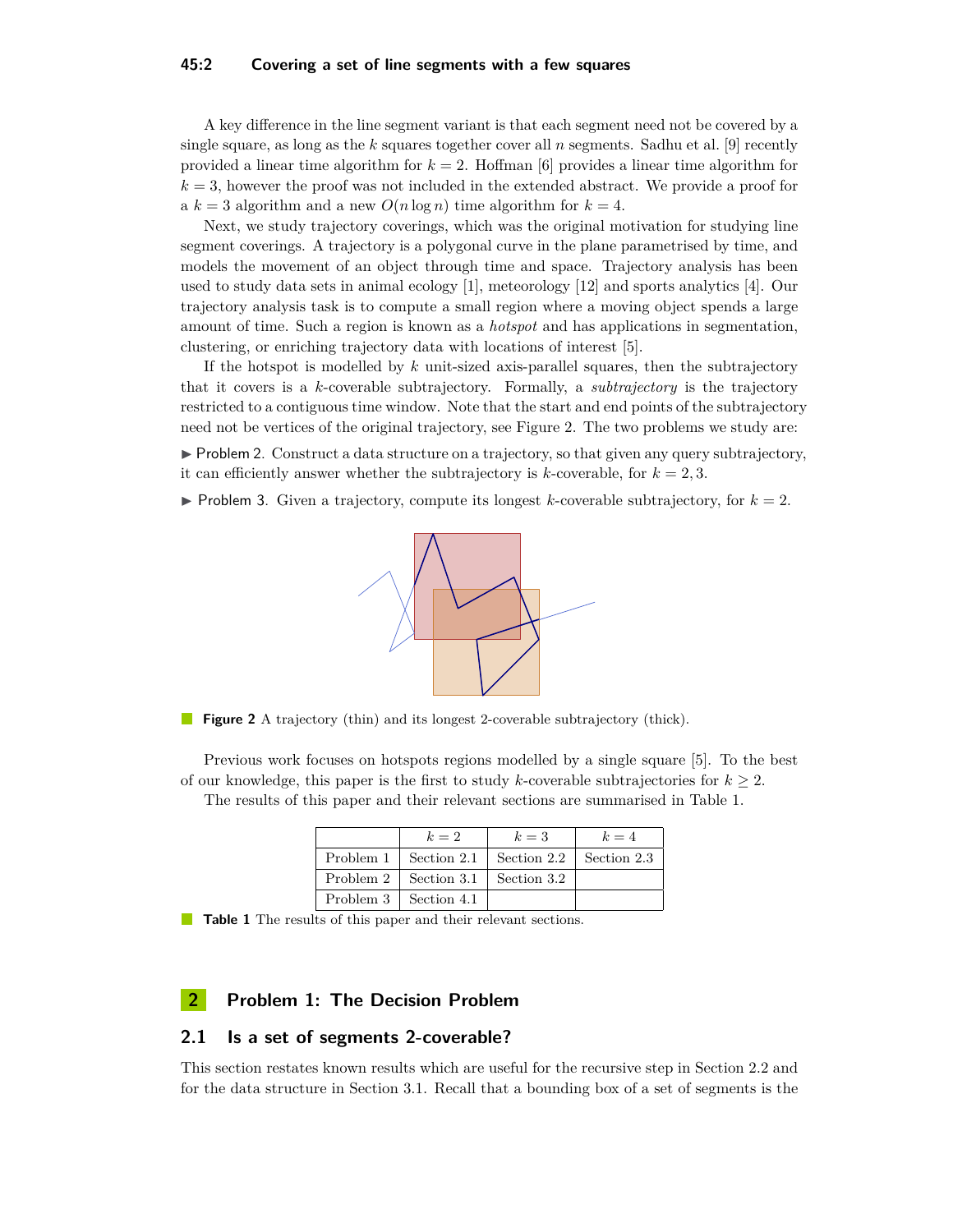smallest axis-aligned rectangle that contains all segments. Observation [1](#page-2-1) uses the bounding box to decide if a set of segments is 2-coverable:

<span id="page-2-2"></span><span id="page-2-1"></span>▶ Observation 1. *A set of segments is 2-coverable if and only if there is a covering with squares in opposite corners of the bounding box of the set of segments.*



**Figure 3** A covering with squares in opposite corners of the bounding box of the set of segments.

Observation 1 is due to Sadhu et al. [\[9\]](#page-7-6). See Figure [3](#page-2-2) for an illustration. The algorithm is therefore to compute the bounding box, and for each pair of opposite corners, to check if squares placed in these corners cover every segment. This takes linear time in total. Thus:

<span id="page-2-5"></span>**Findamerical 1.** One can decide whether a set of segments is 2-coverable in  $O(n)$  time.

## <span id="page-2-0"></span>**2.2 Is a set of segments 3-coverable?**

We start off with a similar observation to Observation [1,](#page-2-1) but for 3-coverable segments:

<span id="page-2-4"></span><span id="page-2-3"></span>▶ Observation 3. A set of segments is 3-coverable if and only if there is a covering with a *square in a corner of the bounding box of the set of segments.*



**Figure 4** A partial covering with a square in a corner of the bounding box of the set of segments.

**Proof.** Any 3-covering touches all four sides of the bounding box, in fact, one square in the 3-covering must touch at least two sides. If the two sides are opposite then the bounding box has width less than or equal to one and there is a straightforward one-dimensional algorithm. Otherwise, without loss of generality let the adjacent sides be the top and left sides. If the square is not already in the topleft corner of the bounding box, move the square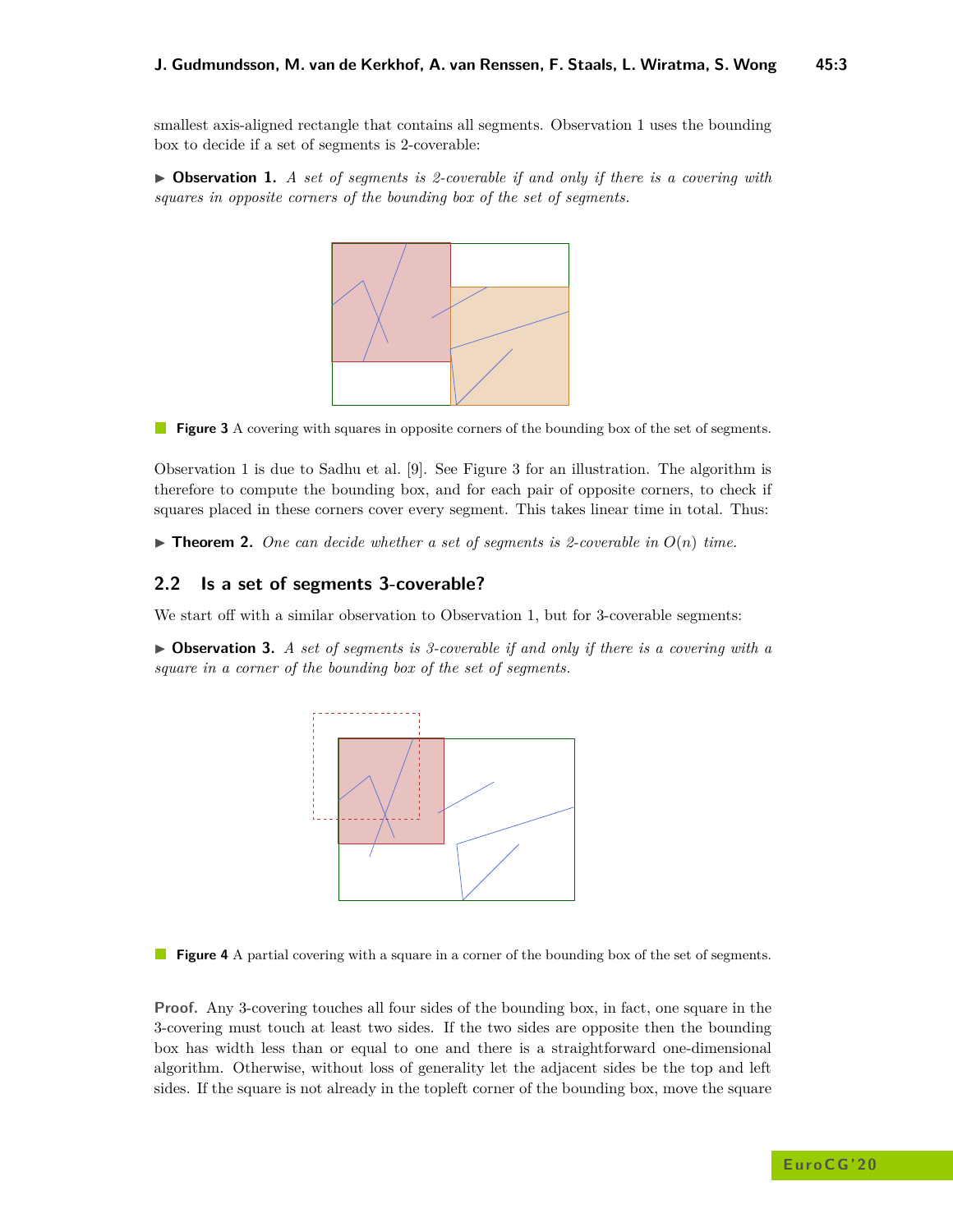#### **45:4 Covering a set of line segments with a few squares**

to the corner position shown in Figure [4.](#page-2-3) The new square covers more than the previous position, so the modified positions is 3-covering with a square in a corner.

Now, we can use Observation [3](#page-2-4) to place the first square into one of four possible positions. We compute up to two uncovered subsegments for each original segment. The set of uncovered subsegments has linear complexity. We then use Theorem [2](#page-2-5) to recursively check if the uncovered subsegments are 2-coverable. All steps in this algorithm take linear time.

**Findment 4.** One can decide whether a set of segments is 3-coverable in  $O(n)$  time.

## <span id="page-3-0"></span>**2.3 Is a set of segments 4-coverable?**

For any 4-covering, each side of the bounding box is touched by one of the 4-covering squares. We make a similar observation to  $k = 2$  and  $k = 3$  but we have two cases: either we have a square which touches two sides, or each square touches exactly one side.

<span id="page-3-2"></span>▶ Observation 5. *A set of segments is 4-coverable if and only if one of the following hold:* 

*There is a covering with a square in a corner of the bounding box.*  $\mathcal{L}_{\mathcal{A}}$ 

*There is a covering with each square touching exactly one side of the bounding box.* m.

If the covering has a square in a corner of the bounding box, we can use the same strategy as in the  $k = 3$  case and try all four positions of the first square and then recurse. Hence, for the remainder of this section, we assume we are in the second case.

<span id="page-3-1"></span> $\triangleright$  **Definition 6.** Define *L*, *B*, *T* and *R* to be the square that touches the left, bottom, top and right sides of the bounding box respectively. See Figure [5.](#page-3-1)



**Figure 5** The squares L, T, B, R touch the left, top, bottom and right sides of the bounding box.

Without loss of generality, suppose that *T* is to the left of *B*. Then the left to right order of the squares is  $L, T, B, R$ . Suppose for now there were a way to compute the initial placement of *L*. The rest of the algorithm would be as follows. Compute the remaining uncovered subsegments, then place  $T$  in its topleft corner of its bounding box. We can do this since *T* is the leftmost and topmost of the remaining squares. Next, compute the remaining uncovered subsegments, then place *B* in the bottomright corner of its bounding box. Finally, cover the remaining uncovered subsegments with *R*, if possible.

Our approach is to simulate the above algorithm for variable positions of *L*. Let *y<sup>L</sup>* be the *y*-coordinate of the top side of *L*, and let  $x_T$  be the *x*-coordinate of the left side of *T*.

**Example 7.** The variable  $x_T$  as a function of variable  $y_L$  is piecewise linear and can be *computed in O*(*n* log *n*) *time.*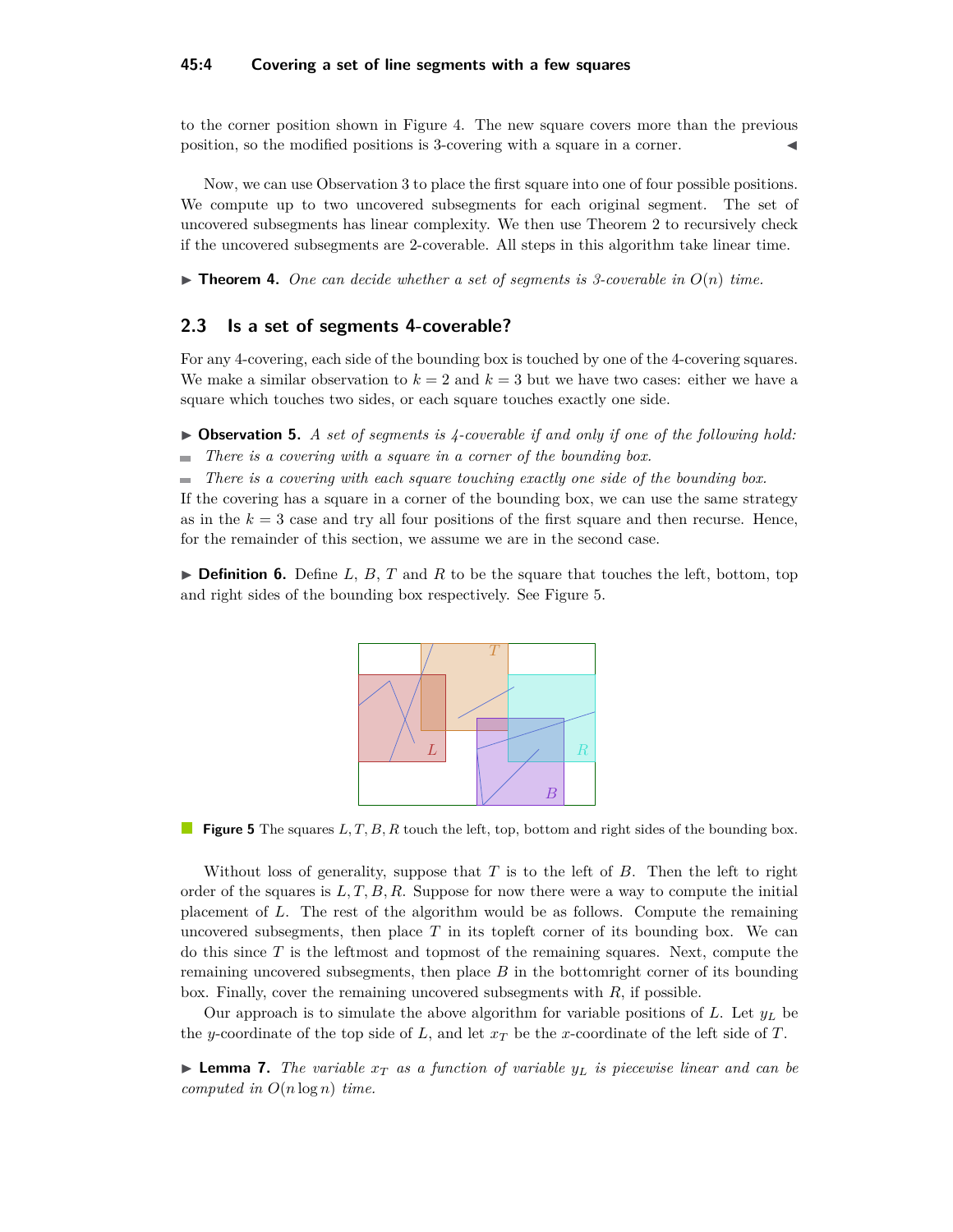<span id="page-4-0"></span>**Proof.** We know from our algorithm above that  $x<sub>T</sub>$  is the leftmost uncovered point of the set of segments after placing *L*. We divide the uncovered region inside the bounding box into three separate regions: *A* above *L*, *B* below *L* and *C* to the right of *L*. See Figure [6.](#page-4-0) By definition, all these regions are uncovered. We consider the leftmost points of *A*, *B* and  $C$  separately, and then compute their minimum to obtain  $x_T$ .



**Figure 6** The region above, below, and to the right of *L* are *A*, *B* and *C* respectively.

<span id="page-4-1"></span>As *y<sup>L</sup>* increases, the leftmost point of *A* moves monotonically to the right. This polygonal curve is shown in Figure [7,](#page-4-1) and we call this curve the *skyline* of the set of segments. In the full version we show an  $O(n \log n)$  divide and conquer algorithm to compute the skyline.



**Figure 7** The leftmost point *x<sup>T</sup>* as a function of *y<sup>L</sup>* forming a "skyline".

A similar algorithm for the skyline gives the function for the leftmost point in *B* as a function of  $y_L$ . The leftmost point of *C* does not depend on  $y_L$  and can be computed in linear time. The value of  $x_T$  is the minimum value of the leftmost points of A, B and C. Since each is piecewise linear and can be computed in  $O(n \log n)$  time, so is their minimum.

We define  $x_B$  to be the leftmost uncovered point after placing *L* at  $y_L$  and *T* at  $x_T$ . In the full version of this paper, we show that  $x_B$  is a piecewise linear function of  $y_L$  and can be computed in  $O(n \log n)$  time. Additional skylines need to be computed but a similar approach works. The same is also true for  $y_{R_1}$  and  $y_{R_2}$ , which are defined to be the topmost and bottommost points after placing *L*, *T* and *B* at *yL*, *x<sup>T</sup>* and *x<sup>B</sup>* respectively. Finally, we check if there exists a  $y_L$  so that  $y_{R_1} - y_{R_2}$  attains a value less than or equal to 1. If so, there is a position for *L, T, B, R* that covers the set of segments. This yields Theorem [8.](#page-4-2)

#### <span id="page-4-2"></span>**Find 1 Find 1 Find 1 C** *One can decide whether a set of segments is 4-coverable in*  $O(n \log n)$  *time.*

An open problem is to provide a polynomial time algorithm that decides if a set of segments is *k*-coverable for  $k \geq 5$  $k \geq 5$ . Significantly new ideas are required as Observation 5 does not seem to extend to larger values of *k*.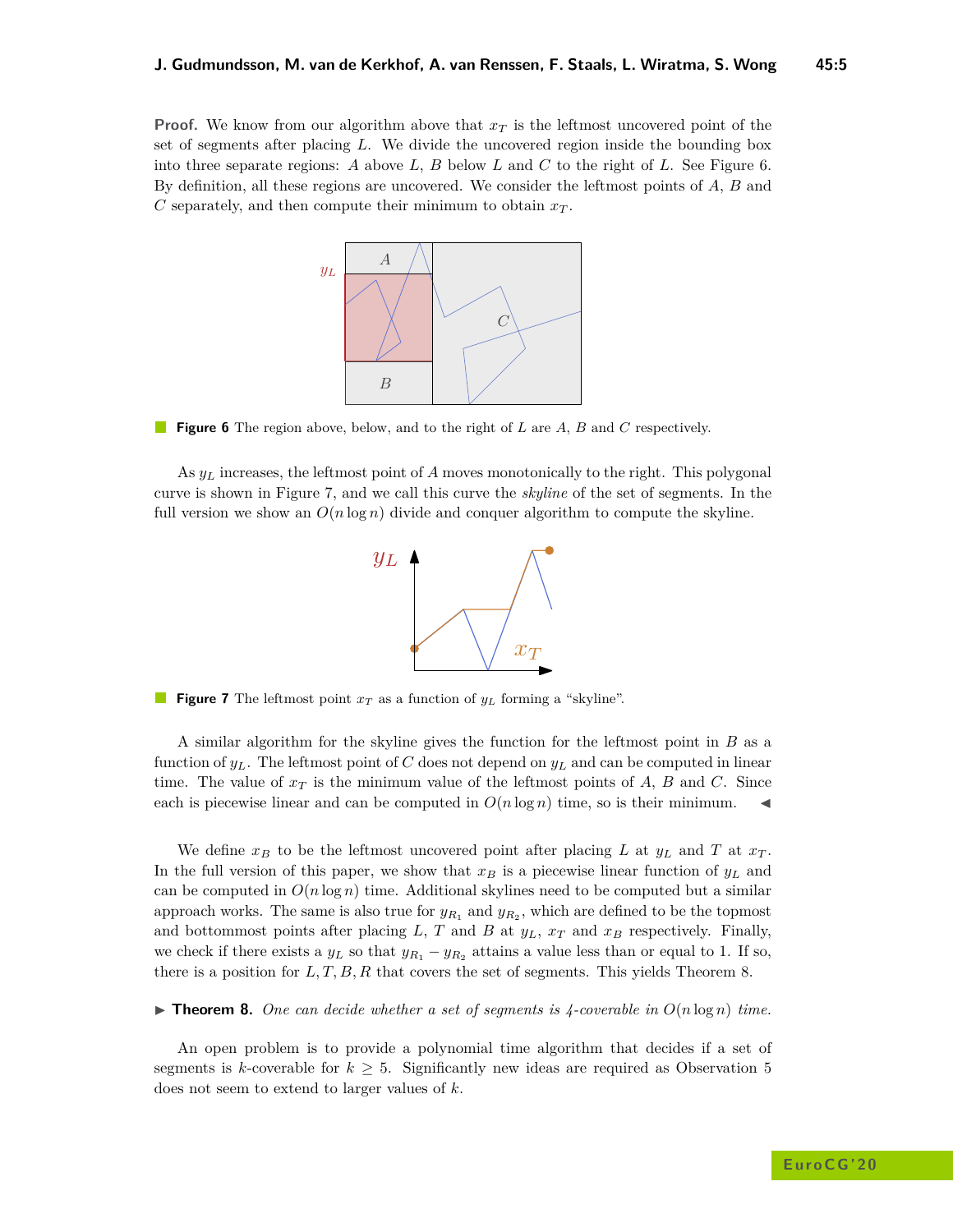## **3 Problem 2: The Subtrajectory Data Structure Problem**

In the full version of this paper, we provide the details of the following data structures, i.e., their construction and query procedures and corresponding running times. Given a piecewise linear trajectory of complexity *n*, we build:

<span id="page-5-3"></span> $\triangleright$  **Tool 9.** *A bounding box data structure that preprocesses a trajectory in*  $O(n)$  *time, so that given a query subtrajectory, returns its bounding box in O*(log *n*) *time.*

<span id="page-5-1"></span> $\triangleright$  **Tool 10.** An upper envelope data structure that preprocesses a trajectory in  $O(n \log n)$ *time, so that given a query subtrajectory and a query vertical line, returns the highest intersection between the subtrajectory and the vertical line (if one exists) in*  $O(\log n)$  *time.* 

<span id="page-5-2"></span> $\triangleright$  **Tool 11.** *A highest vertex data structure that preprocesses a trajectory in*  $O(n \log n)$  *time, so that given a query subtrajectory and a query axis-parallel rectangle, returns the highest vertex of the subtrajectory inside the rectangle (if one exists) in*  $O(\log n)$  *time.* 



**Figure 8** Tool [10](#page-5-1) (left) returns the highest intersection between a vertical line and a subtrajectory. Tool [11](#page-5-2) (right) returns the highest subtrajectory vertex in a query rectangle.

#### <span id="page-5-0"></span>**3.1 Is a query subtrajectory 2-coverable?**

Our data structure is built like so. At preprocessing, we construct Tools [9](#page-5-3) and [10](#page-5-1) in  $O(n \log n)$  time. At query time, we use Tool [9](#page-5-3) to compute the bounding box of the subtrajectory in  $O(\log n)$  time. By Observation [1,](#page-2-1) the subtrajectory is coverable only if there is a covering with squares in opposite corners of the bounding box. Consider the union of the two squares in opposite corners of the bounding box, as shown in the left diagram of Figure [9.](#page-5-4)

<span id="page-5-4"></span>

**Figure 9** The union of the pair of squares (left) and its complement (right).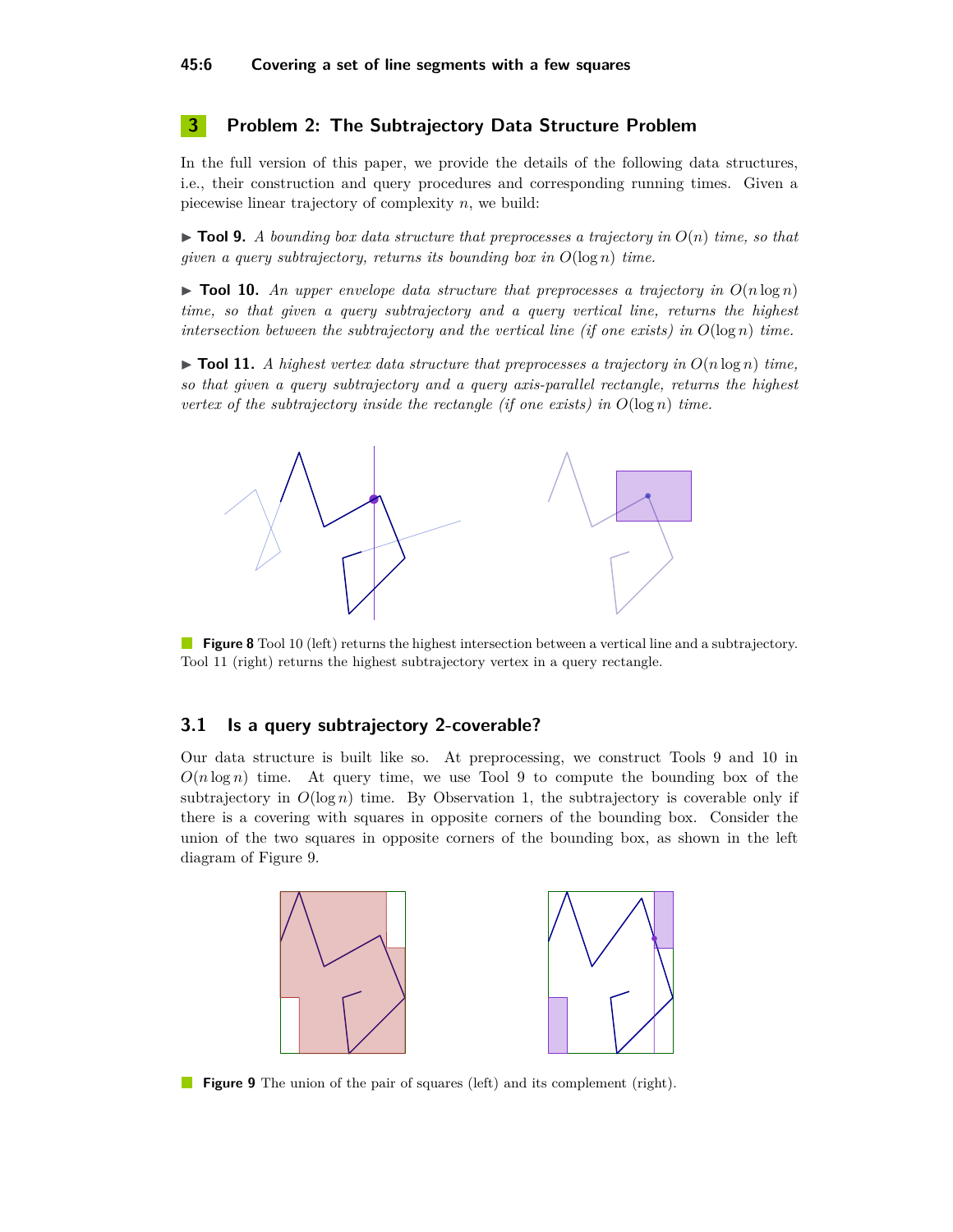To check if this pair of squares covers the subtrajectory, we only need to check if its complement is empty. The complement is shaded in purple in Figure [9.](#page-5-4) We use Tool [10](#page-5-1) to return the highest intersection of the subtrajectory with one of the sides of the purple rectangle, as shown in the same figure. This detects whether there is a subtrajectory edge which pierces any side of any of the purple rectangles. We check all sides of the rectangles in  $O(\log n)$  time, and do this for both choices of pairs of opposite corners. Thus:

<span id="page-6-3"></span> $\triangleright$  **Theorem 12.** *There exists a data structure that preprocesses a trajectory in*  $O(n \log n)$ *time, so that given a query subtrajectory, it answers whether the subtrajectory is 2-coverable*  $in$   $O(log n)$   $time.$ 

## <span id="page-6-0"></span>**3.2 Is a query subtrajectory 3-coverable?**

We provide a sketch of the algorithm for  $k = 3$ , see the full version for details. In preprocessing time, we construct Tools [9,](#page-5-3) [10](#page-5-1) and [11.](#page-5-2) At query time, we use Tool [9](#page-5-3) to compute the bounding box of the subtrajectory. By Observation [3](#page-2-4) there is a square in one of the corners of the bounding box. We then use a combination of Tool [10](#page-5-1) and [11](#page-5-2) to compute the bounding box of the uncovered subsegments. See Figure [10.](#page-6-2)

<span id="page-6-2"></span>

**Figure 10** The two choices for the last two squares, as given by their bounding box (thin green).

The bounding box of the uncovered subsegments gives two possible positions for the last two squares. It remains only to check if the three squares cover the subtrajectory. For this final step we use Tool [10](#page-5-1) to check for any edges piercing the boundary of the union of the three squares. We require one final check using Tool [11](#page-5-2) to detect if the trajectory exits the top of the purple square in the right diagram of Figure [10.](#page-6-2) Putting this together yields:

**Fineorem 13.** There exists a data structure that preprocesses a trajectory in  $O(n \log n)$ *time, so that given a query subtrajectory, it answers whether the subtrajectory is 3-coverable*  $in$   $O(log n)$   $time.$ 

## **4 Problem 3: The Longest Coverable Subtrajectory Problem**

## <span id="page-6-1"></span>**4.1 The longest 2-coverable subtrajectory**

Suppose we were given the starting point of the longest coverable subtrajectory. Then by parametric search in conjunction with the data structure in Theorem [12,](#page-6-3) we can compute the latest ending point so that the subtrajectory is still coverable.

Hence, the problem reduces to finding a set of points so that the starting point of the longest coverable subtrajectory is guaranteed to be inside the set. In the full version of the paper, we show that there is a set of size  $O(n2^{\alpha(n)})$  that can be computed in  $O(n2^{\alpha(n)} \log^2 n)$ time that is guaranteed to contain the optimal starting point. Hence, we have: